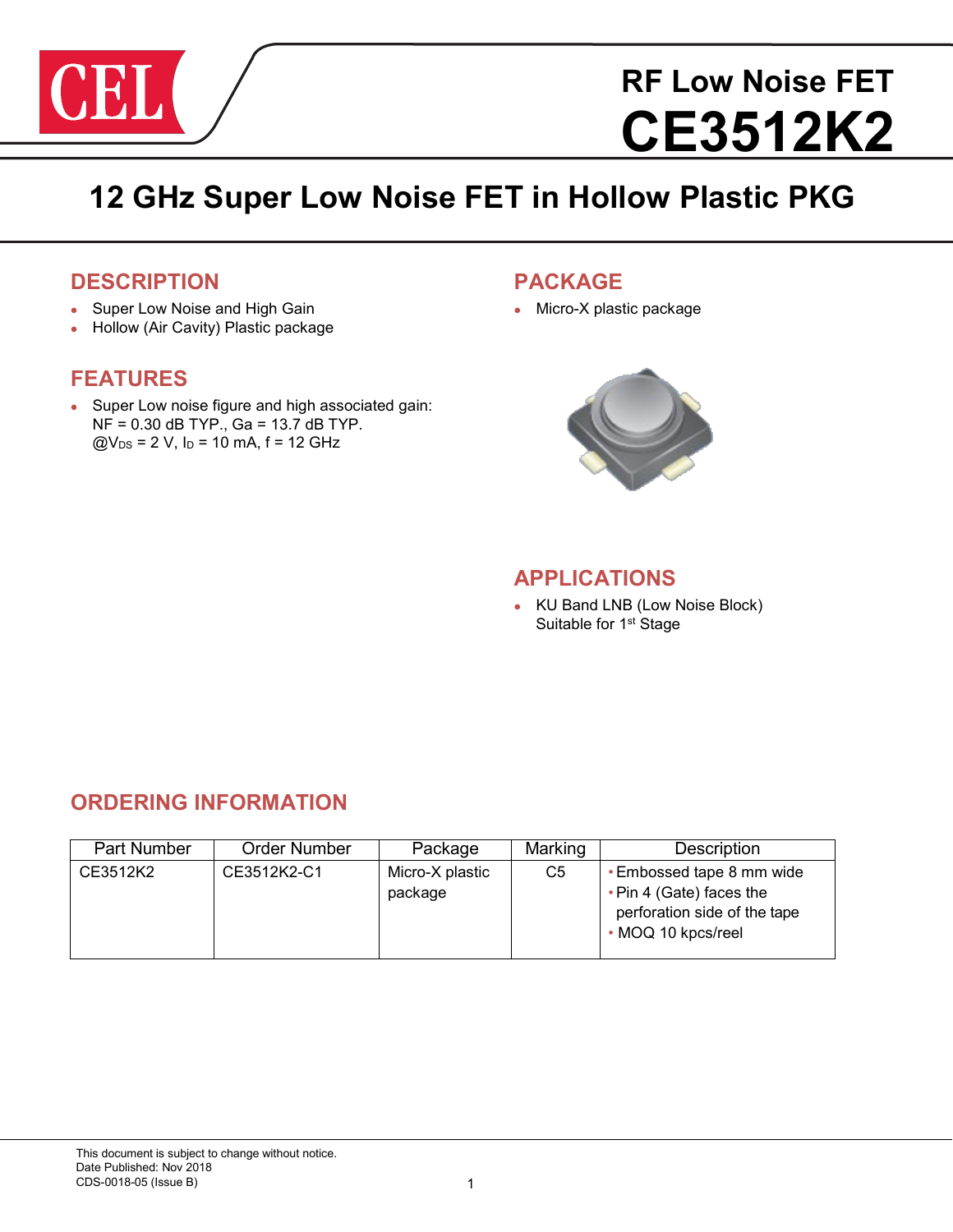# **PIN CONFIGURATION AND INTERNAL BLOCK DIAGRAM**



| Pin No. | Pin Name |
|---------|----------|
|         | Source   |
| 2       | Drain    |
| 3       | Source   |
|         | Gate     |

# **ABSOLUTE MAXIMUM RATINGS**

#### (TA = +25˚C, unless otherwise specified)

| Parameter                      | Symbol                       | Rating                        | Unit |
|--------------------------------|------------------------------|-------------------------------|------|
| Drain to Source Voltage        | $V_{DS}$                     | 4.0                           | v    |
| Gate to Source Voltage         | $V_{GS}$                     | $-3.0$                        | v    |
| <b>Drain Current</b>           | ID.                          | <b>I</b> <sub>DSS</sub>       | mA   |
| <b>Gate Current</b>            | l <sub>G</sub>               | 80                            | μA   |
| <b>Total Power Dissipation</b> | $P_{\text{tot}}$             | 125                           | mW   |
| <b>Channel Temperature</b>     | ${\mathsf T}_{\mathsf{ch}}$  | $+150$                        | °C   |
| Storage Temperature            | ${\mathsf T}_{\textsf{stg}}$ | $-55$ to $+125$               | °C   |
| <b>Operation Temperature</b>   | ${\mathsf T}_{\textsf{op}}$  | $-55$ to $+125^{\text{Note}}$ | °C.  |

**Note** Refer to Total Power Dissipation vs. Ambient Temperature graph on page 4

# **RECOMMENDED OPERATING RANGE**

| $(TA = +25^{\circ}C,$ unless otherwise specified) |                 |      |     |      |      |
|---------------------------------------------------|-----------------|------|-----|------|------|
| Parameter                                         | Symbol          | MIN. | TYP | MAX. | Unit |
| Drain to Source Voltage                           | V <sub>DS</sub> |      | +2  | +3   |      |
| <b>Drain Current</b>                              | ID              |      | 10  | 15   | mA   |

#### This document is subject to change without notice.<br>
2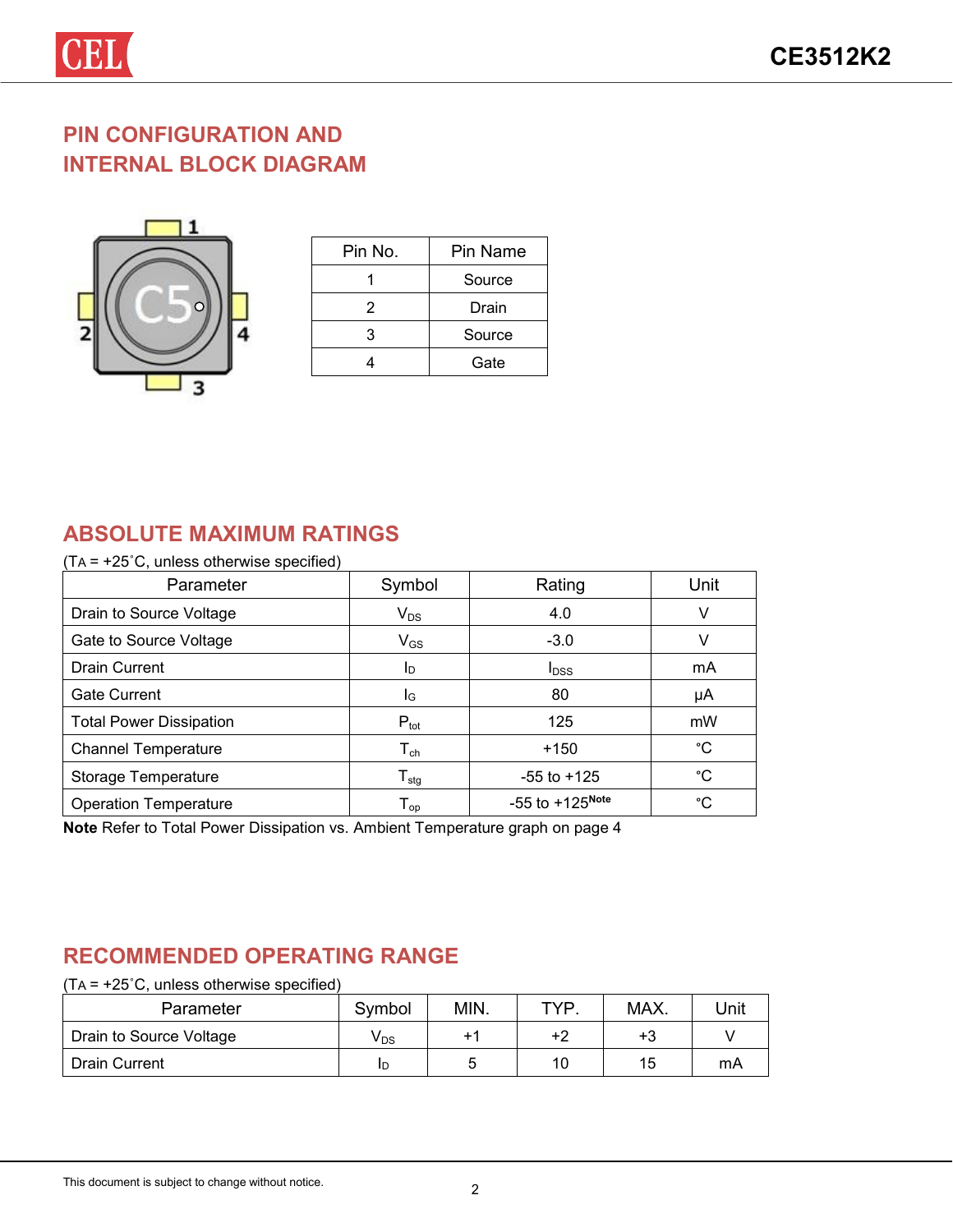# **ELECTRICAL CHARACTERISTICS**

#### (TA = +25˚C, unless otherwise specified)

| Parameter                      | Symbol           | Condition                         | MIN.    | TYP.    | MAX.                     | Jnit |
|--------------------------------|------------------|-----------------------------------|---------|---------|--------------------------|------|
| Gate to Source Leak Current    | <b>I</b> GSO     | $V_{GS} = -3.0V$                  |         | 0.4     | 10                       | μA   |
| <b>Saturated Drain Current</b> | $I_{\text{DSS}}$ | $V_{DS}$ = 2V, $V_{GS}$ = 0V      | 27      | 47.5    | 68                       | mA   |
| Gate to Source Cut-off Voltage | $V_{GS(off)}$    | $V_{DS} = 2V$ , $I_D = 120 \mu A$ | $-1.10$ | $-0.75$ | $-0.39$                  | V    |
| Transconductance               | Gm               | $V_{DS} = 2V$ , $I_D = 10mA$      | 54      | 69      | $\overline{\phantom{0}}$ | mS   |
| Noise Figure                   | NF               | $V_{DS} = 2V$ , $I_D = 10mA$ ,    |         | 0.30    | 0.50                     | dB   |
| <b>Associated Gain</b>         | Ga               | $f = 12$ GHz                      | 12.5    | 13.7    |                          | dB   |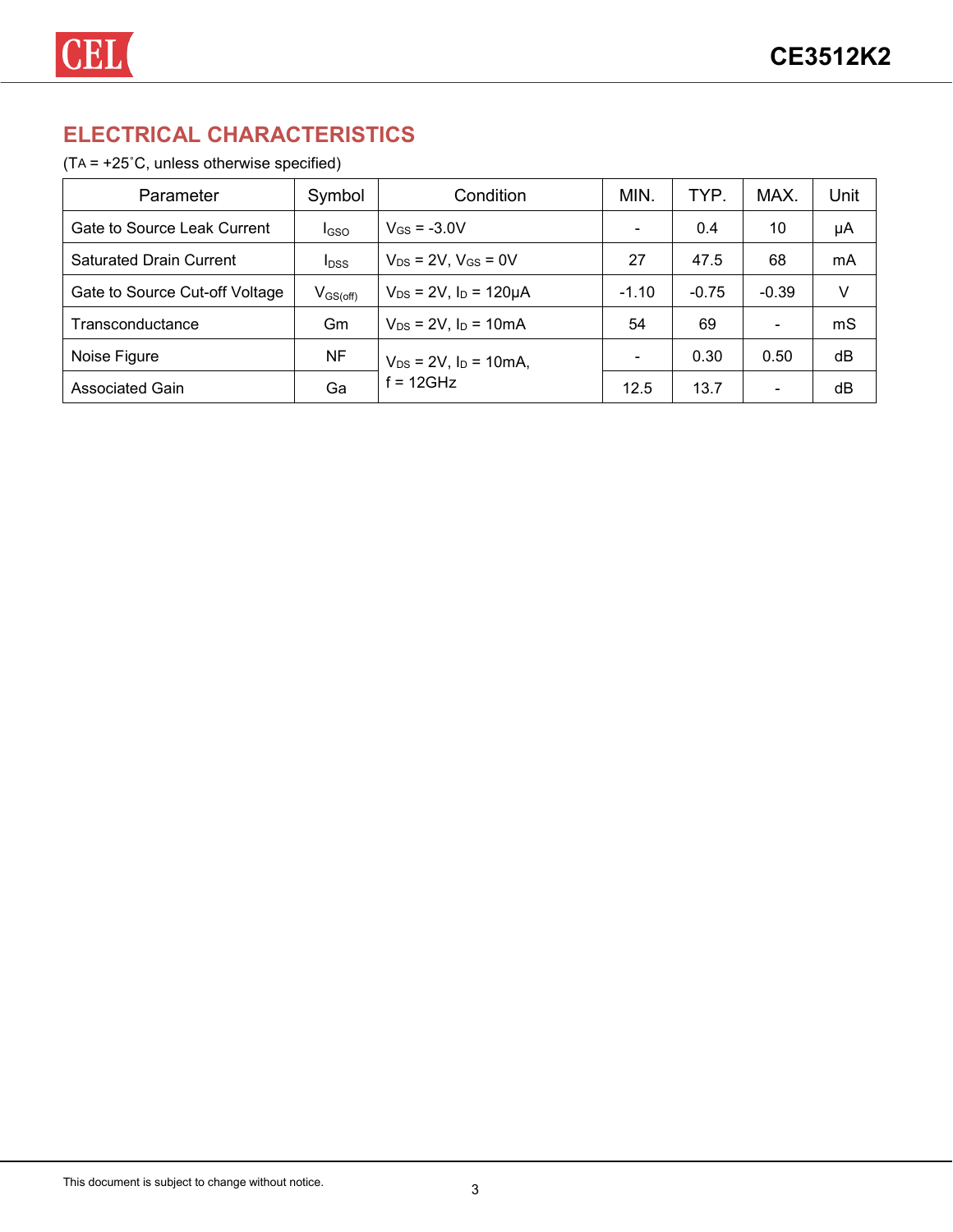

(TA=+25℃, unless otherwise specified)

CEI







 $\overline{2}$ 

 $\overline{0}$ 

 $25.0$ 

**MINIMUM NOISE FIGURE &** 



 $10.0$ 

15.0

Drain Current I<sub>DS</sub> (mA)

 $20.0$ 

 $\mathbf 0$ 

 $0.0$ 

 $5.0$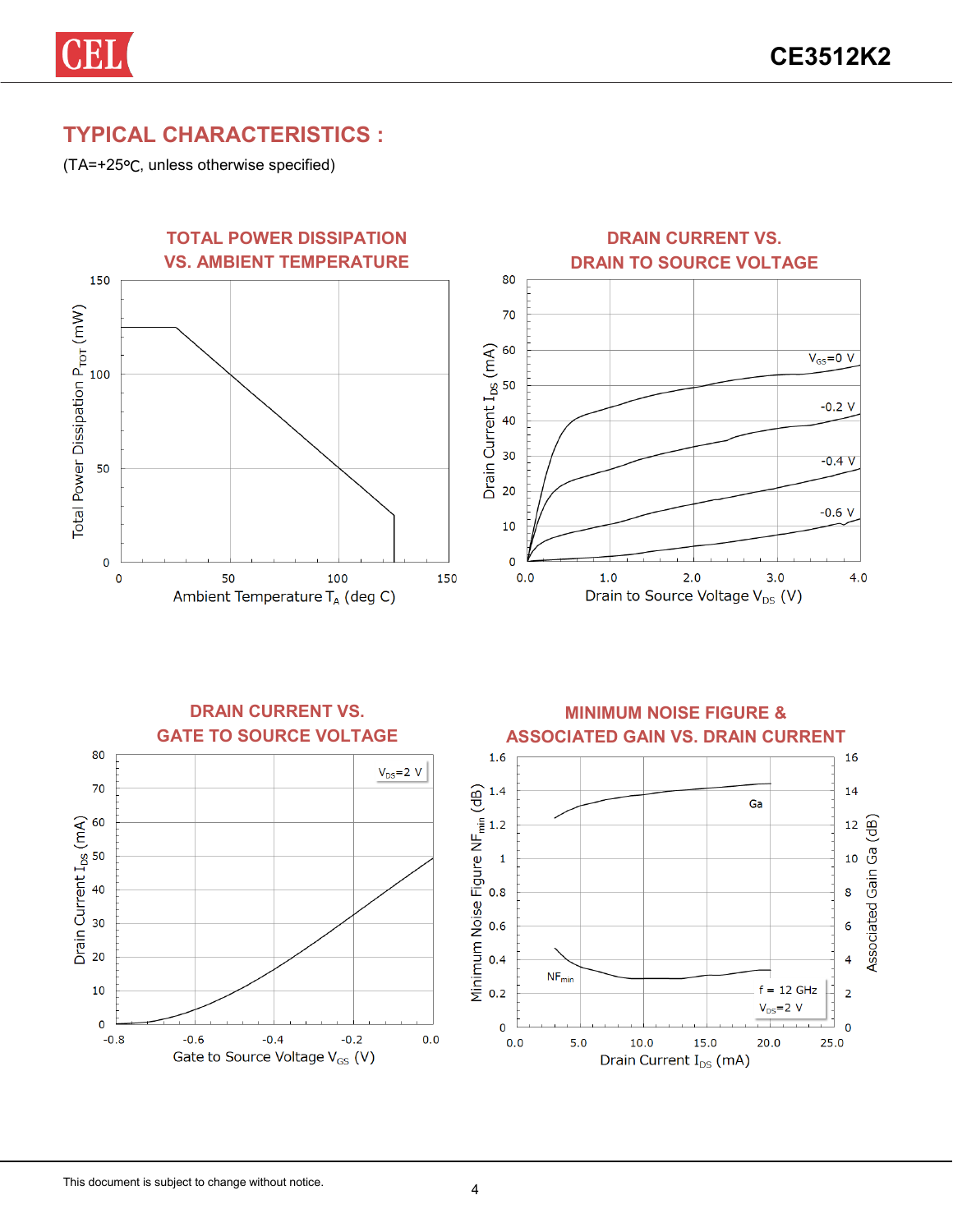# **S-PARAMETERS**

S-Parameters are available on CEL's Part Summary page under S-parameters

# **RECOMMENDED SOLDERING CONDITIONS**

Recommended Soldering Conditions are available on CEL's **Part Summary page under Associated Documents** 

# **PACKAGE DIMENSIONS**

Micro-X plastic package

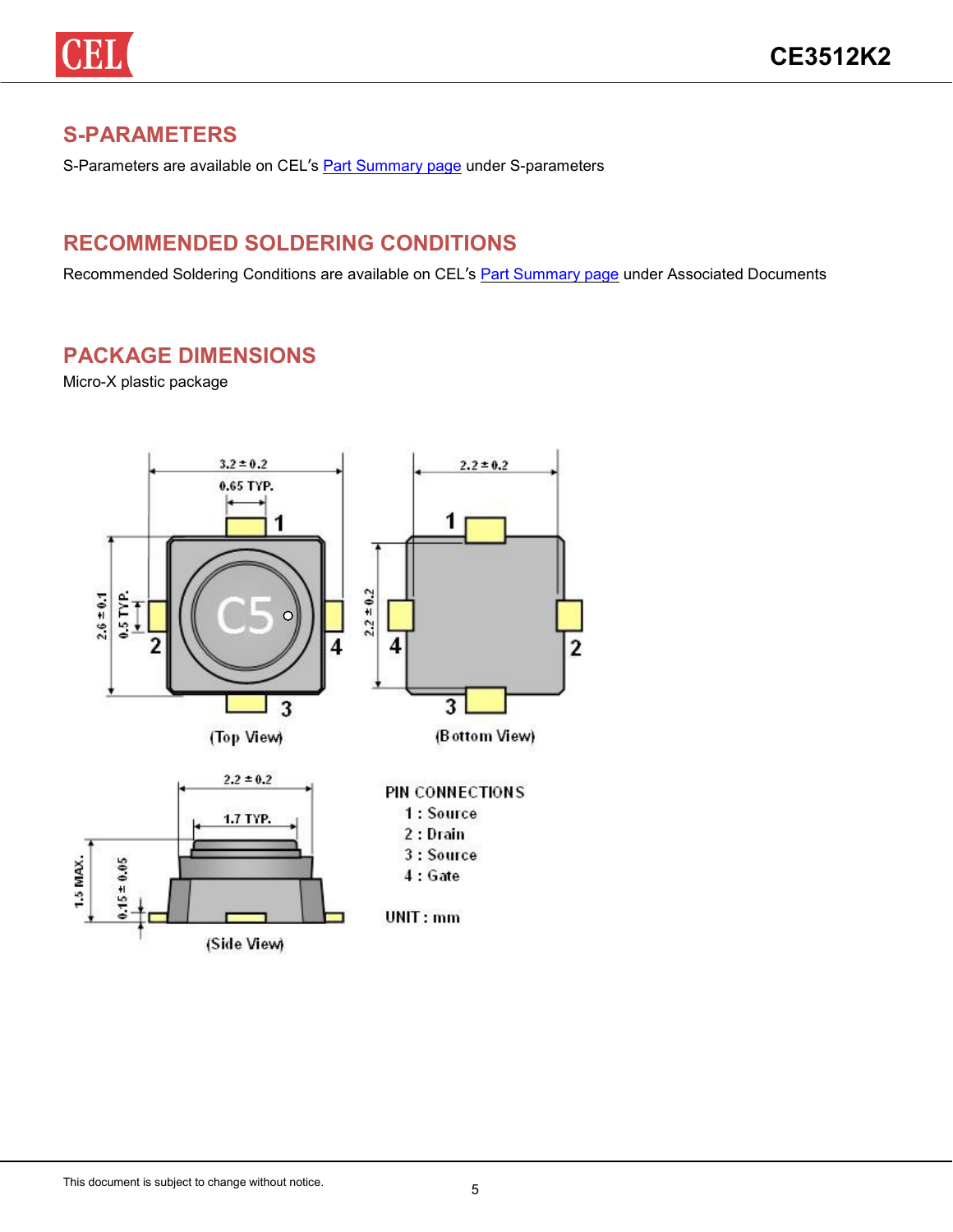

# **REVISION HISTORY**

| Version                                    | Change to current version                                                                                                                                                        | Page(s) |
|--------------------------------------------|----------------------------------------------------------------------------------------------------------------------------------------------------------------------------------|---------|
| CDS-0018-04 (Issue A)<br>February 12, 2016 | Initial datasheet                                                                                                                                                                | N/A     |
| CDS-0018-04 (Issue B)<br>April 27, 2016    | <b>Updated Marking Information</b>                                                                                                                                               | 1, 2, 3 |
| CDS-0018-05 (Issue A)<br>July 29, 2016     | Updated Specs in "Absolute Maximum Ratings" Table<br>Added "Typical Characteristics" section (graphs)<br>Added "S-Parameters" and "Recommended Soldering<br>Conditions" sections | 2, 4, 5 |
| CDS-0018-05 (Issue B)<br>Nov 29, 2018      | <b>Updated Applications</b><br>Updated marking by adding a dot to the package Gate                                                                                               | 1, 2, 5 |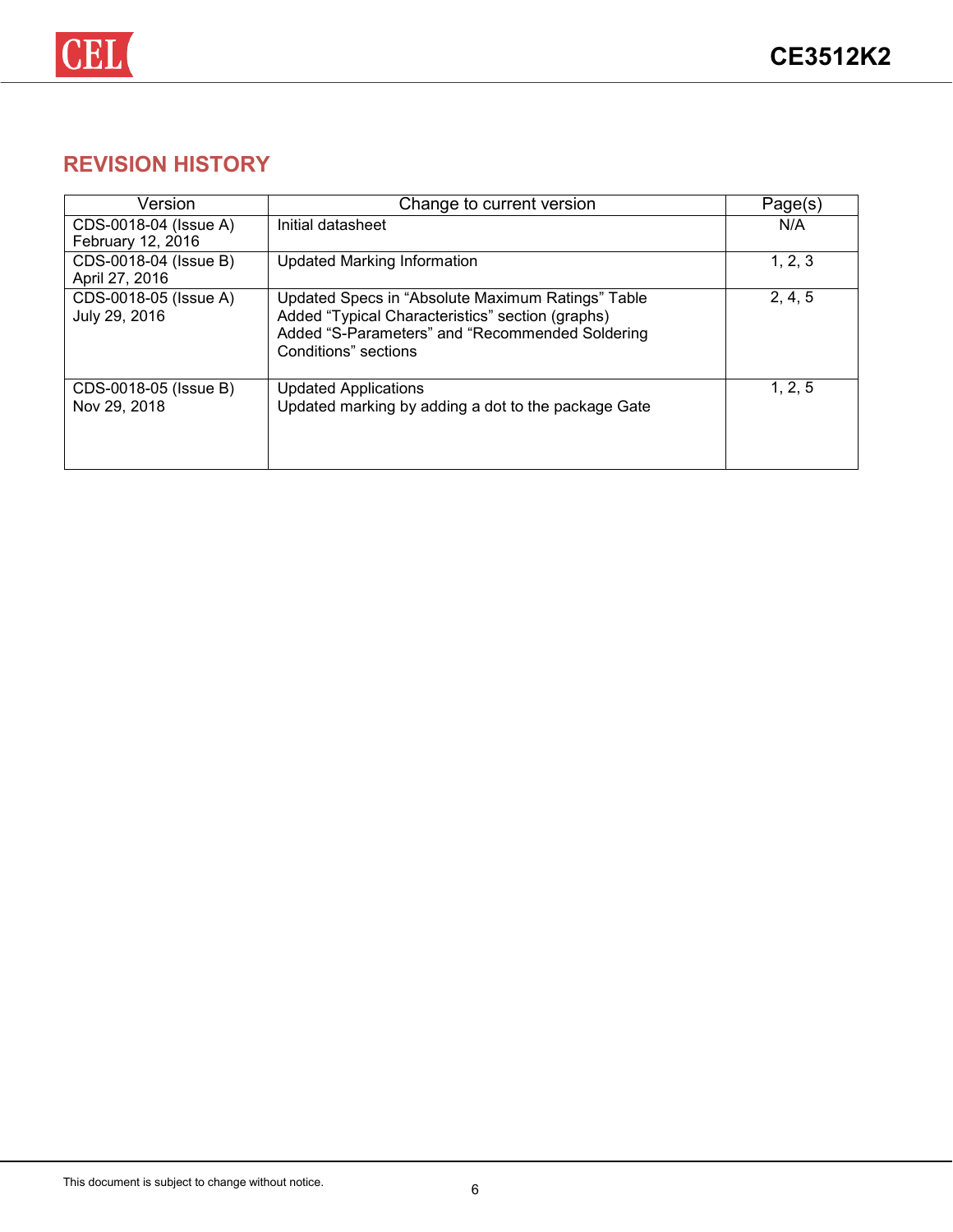

#### [CAUTION]

- All information included in this document is current as of the date this document is issued. Such information, however, is subject to change without any prior notice.
- You should not alter, modify, copy, or otherwise misappropriate any CEL product, whether in whole or in part.
- CEL does not assume any liability for infringement of patents, copyrights, or other intellectual property rights of third parties by or arising from the use of CEL products or technical information described in this document. No license, expressed, implied or otherwise, is granted hereby under any patents, copyrights or other intellectual property rights of CEL or others.
- Descriptions of circuits, software and other related information in this document are provided only to illustrate the operation of semiconductor products and application examples. You are fully responsible for the incorporation of these circuits, software, and information in the design of your equipment. CEL assumes no responsibility for any losses incurred by you or third parties arising from the use of these circuits, software, or information.
- CEL has used reasonable care in preparing the information included in this document, but CEL does not warrant that such information is error free. CEL assumes no liability whatsoever for any damages incurred by you resulting from errors in or omissions from the information included herein.
- Although CEL endeavors to improve the quality and reliability of its products, semiconductor products have specific characteristics such as the occurrence of failure at a certain rate and malfunctions under certain use conditions. Please be sure to implement safety measures to guard them against the possibility of physical injury, and injury or damage caused by fire in the event of the failure of a CEL product, such as safety design for hardware and software including but not limited to redundancy, fire control and malfunction prevention, appropriate treatment for aging degradation or any other appropriate measures

Because the evaluation of microcomputer software alone is very difficult, please evaluate the safety of the final products or system manufactured by you.

- Please use CEL products in compliance with all applicable laws and regulations that regulate the inclusion or use of controlled substances, including without limitation, the EU RoHS Directive. CEL assumes no liability for damages or losses occurring as a result of your noncompliance with applicable laws and regulations.
- This document may not be reproduced or duplicated, in any form, in whole or in part, without prior written consent of CEL.
- Please contact CEL if you have any questions regarding the information contained in this document or CEL products, or if you have any other inquiries.